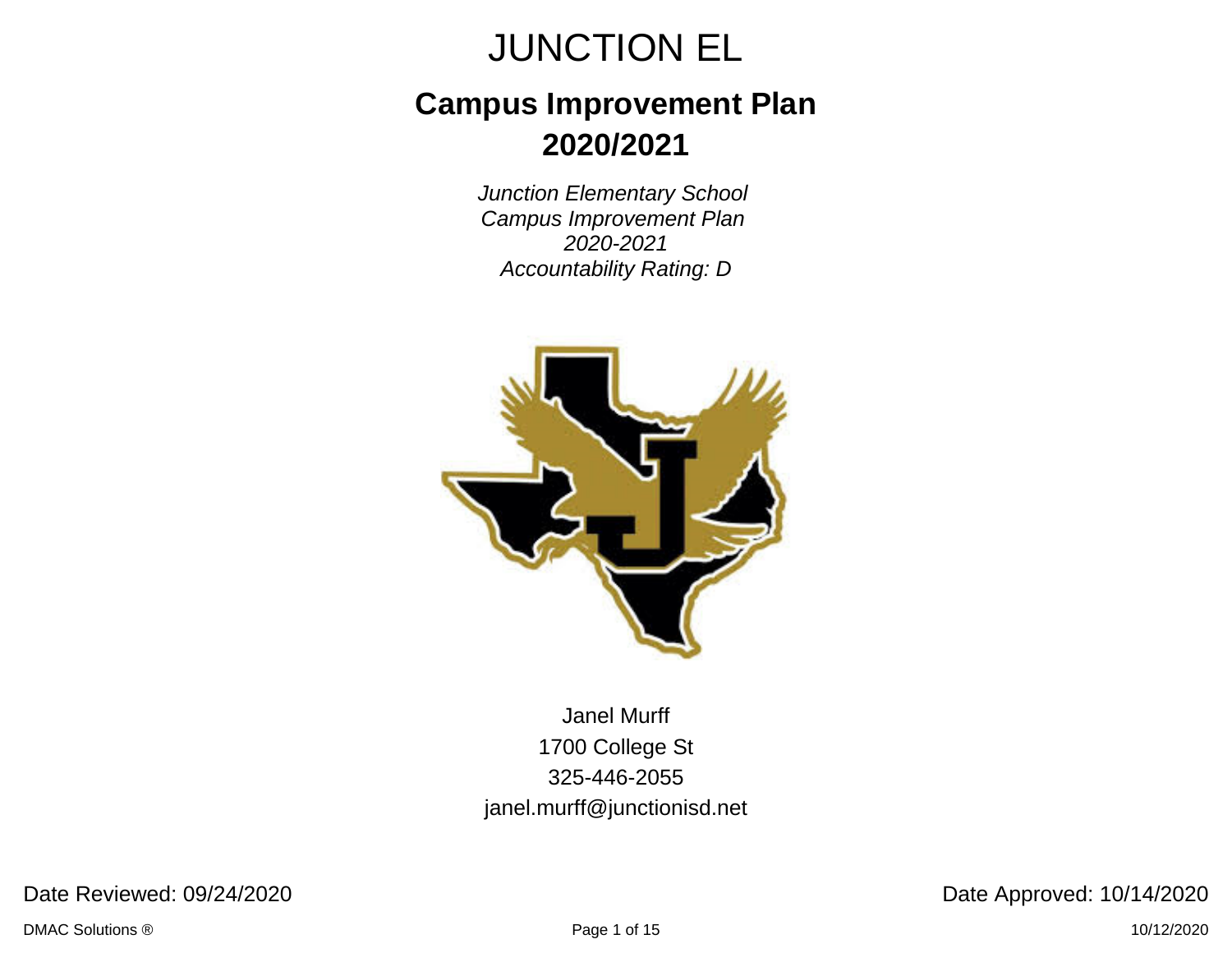### **Mission**

The students and staff at JES will nurture the growth, success and positive attitudes of everyone in the JES family.

### **Vision**

Kids First

Nondiscrimination Notice

JUNCTION EL does not discriminate on the basis of race, color, national origin, sex, or disability in providing education services, activities, and programs, including vocational programs, in accordance with Title VI of the Civil Rights Act of 1964, as amended; Title IX of the Educational Amendments of 1972; and section 504 of the rehabilitation Act of 1973; as amended.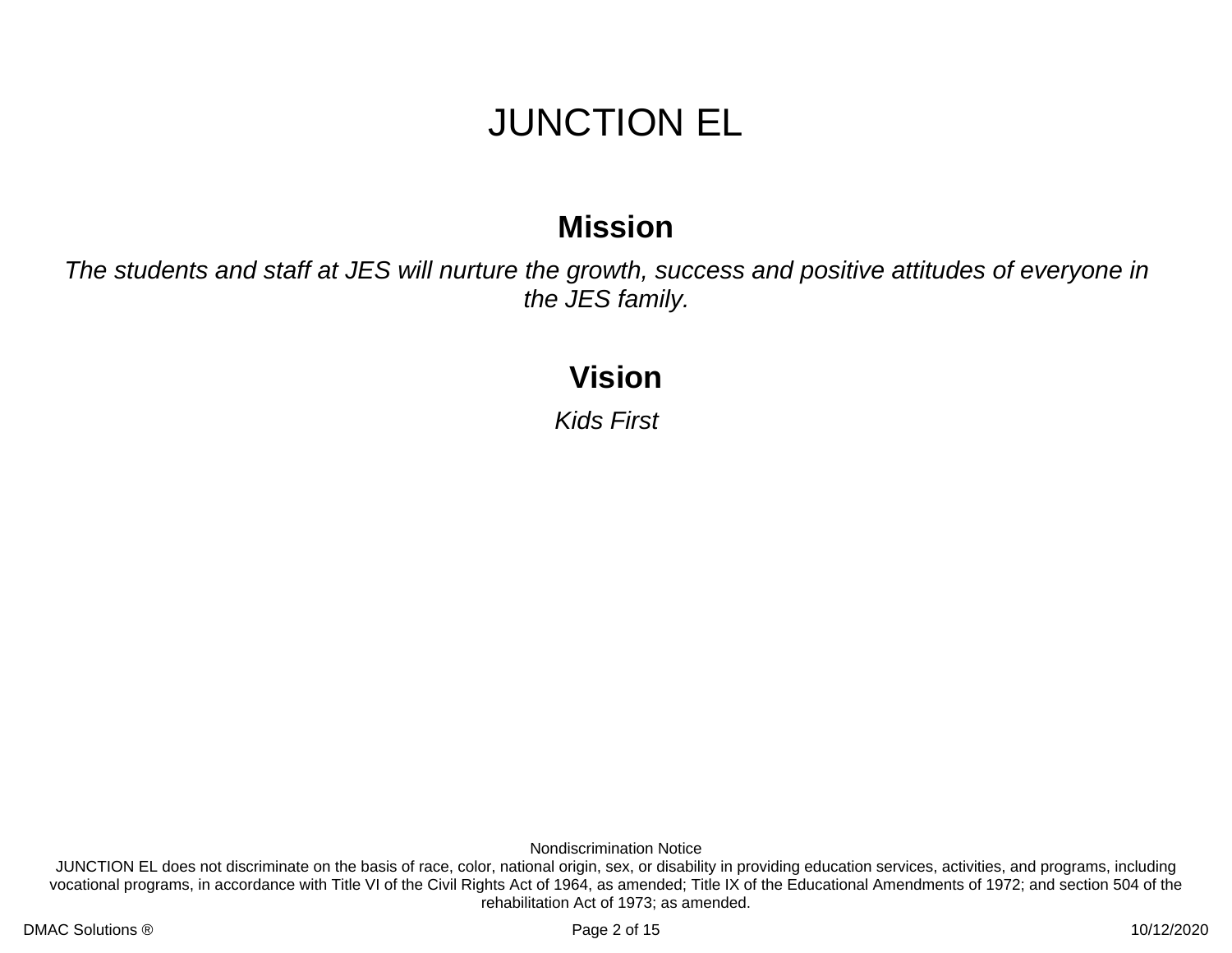### **JUNCTION EL Site Base**

| <b>Name</b>        | <b>Position</b>                |  |  |
|--------------------|--------------------------------|--|--|
| Murff, Janel       | Campus Principal               |  |  |
| Guzman, Norma      | Counselor                      |  |  |
| Jackson, Hilary    | <b>Parent Representative</b>   |  |  |
| Agguero, Sarah     | <b>Business Representative</b> |  |  |
| Carter, Cinnamon   | Teacher                        |  |  |
| Gosney, Kim        | Teacher                        |  |  |
| Hull, Gwen         | Teaher                         |  |  |
| Murr, Lacey        | Teacher                        |  |  |
| Stewart, Stephanie | Teacher                        |  |  |
| Sanchez, Lupita    | Teacher                        |  |  |
| Watson, Misty      | Teacher                        |  |  |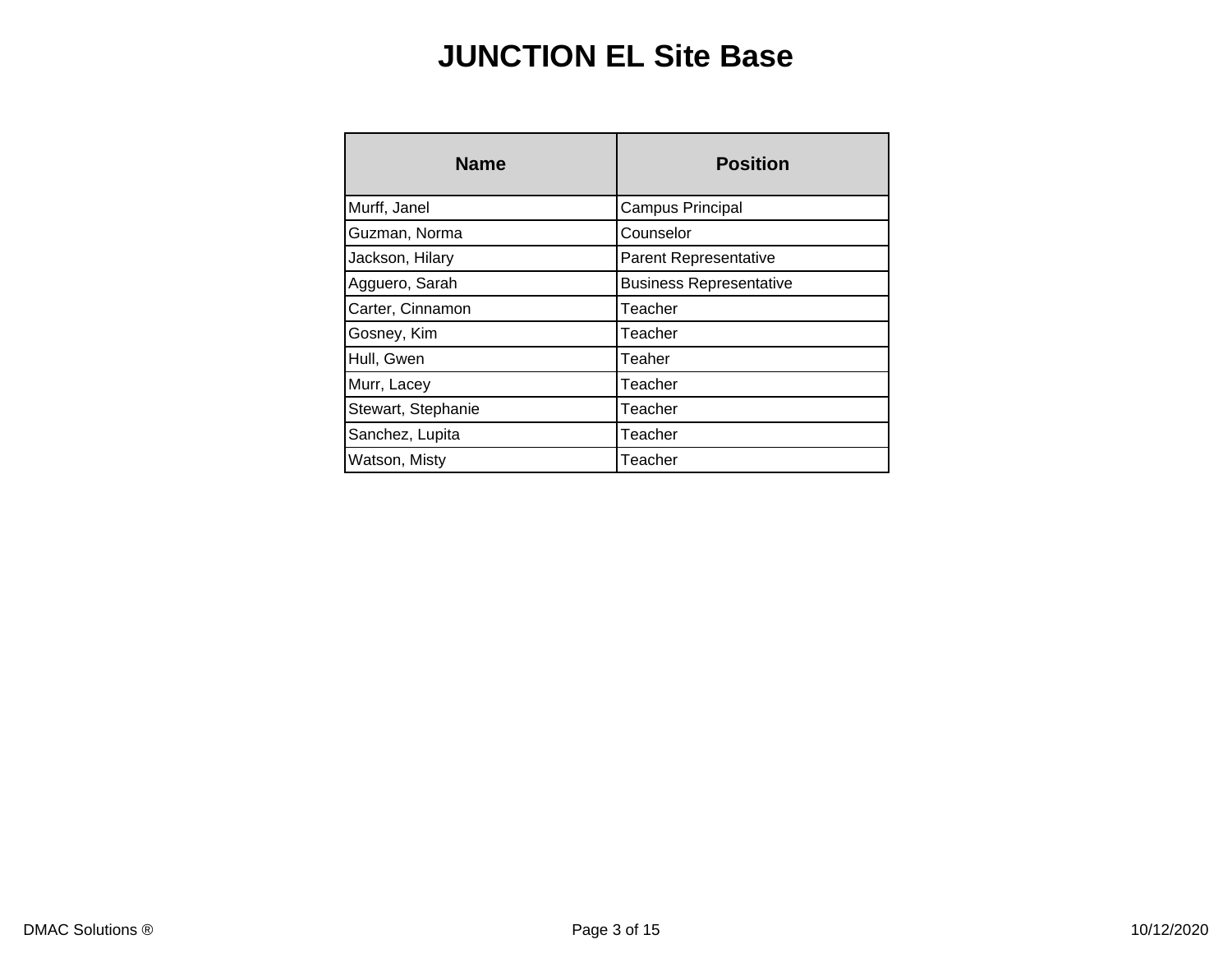### **Resources**

| <b>Resource</b>                                       | <b>Source</b> |
|-------------------------------------------------------|---------------|
| Title I                                               | Federal       |
| <b>Title IIA Principal and Teacher</b><br>Improvement | Federal       |
| <b>Local Districts</b>                                | Other         |
| <b>State Compensatory</b>                             | <b>State</b>  |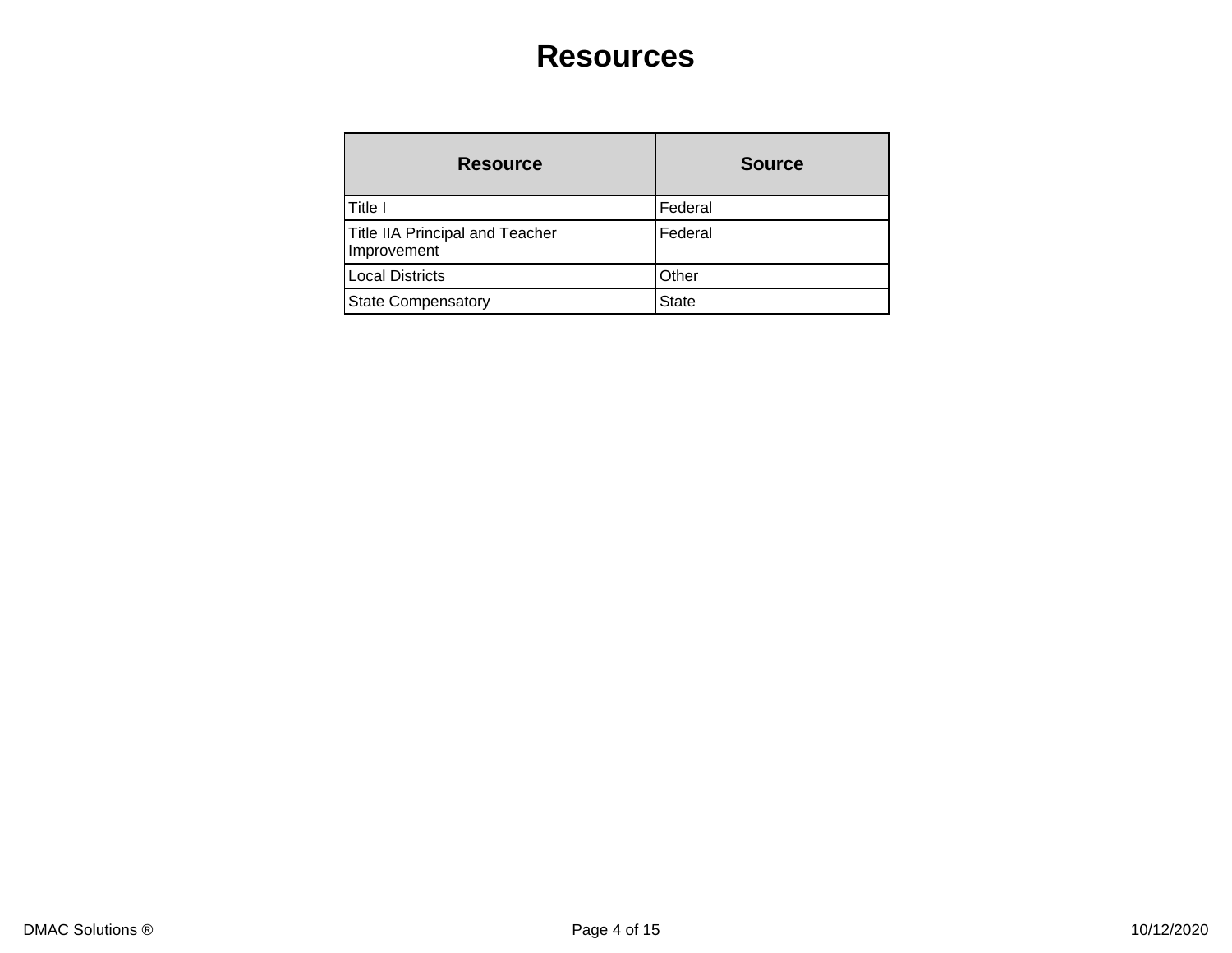### **Student Achievement**

#### **Student Achievement Summary**

Based on the findings from the comprehensive needs assessment, the committee finds that the STAAR test results show continuing areas of concern in Writing, Math and Reading. Tutorials for Reading/Writing as well as for Math, Social Studies, and Science will continue to be offered. Scheduling and staffing needs are being addressed to increase the RTI program\*. Professional development for core subject area teachers will be provided as needed. Curriculum alignment needs to be continually addressed in accordance with the new testing guidelines for STAAR. Teachers have seen a need for assessment materials; consequently, the district is providing access to DMAC through the ESC XV. TEKS Resource System is an additional resource for on-going assessment\*. Teachers will need professional development to ensure appropriate use of these programs. There is also a need for technology support in classrooms to allow more significant progress toward successful learning with our at-risk students. Based on our local needs assessment, Junction Elementary School is also providing activities to benefit all students to in becoming productive citizens upon graduation from High School.

### **School Culture and Climate**

#### **School Culture and Climate Summary**

Ensure a safe, secure, respectful, and drug-free environment for students, staff and the Junction community.

### **Staff Quality, Recruitment and Retention**

#### **Staff Quality, Recruitment and Retention Summary**

Recruit, develop and retain highly qualified, effective personnel.

### **Curriculum, Instruction and Assessment**

#### **Curriculum, Instruction and Assessment Summary**

Ensure that students demonstrate mastery of clearly defined academic skills required to support student achievement.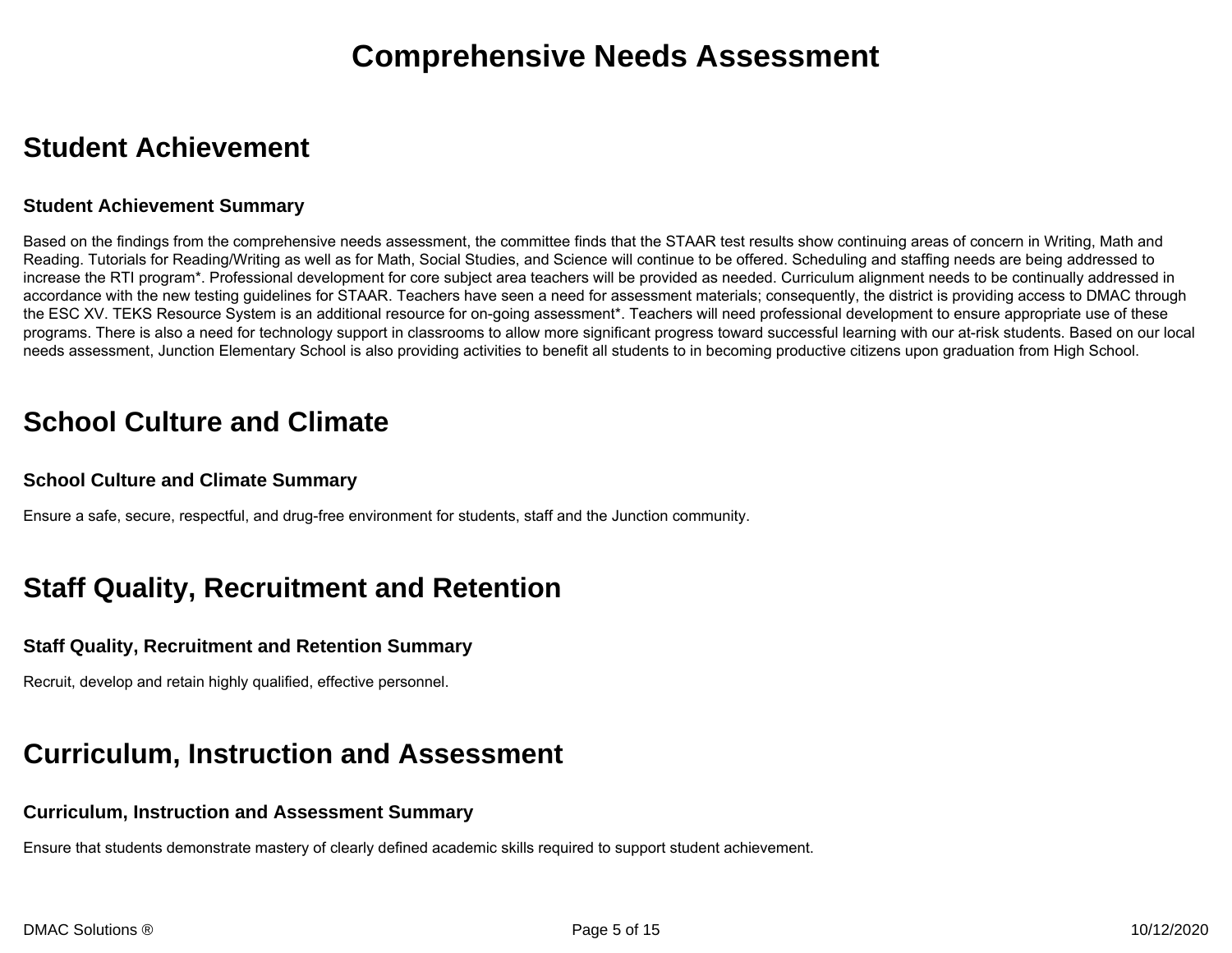### **Comprehensive Needs Assessment**

### **Family and Community Involvement**

#### **Family and Community Involvement Summary**

Promote and strengthen parent-teacher relationships to enhance trust and foster support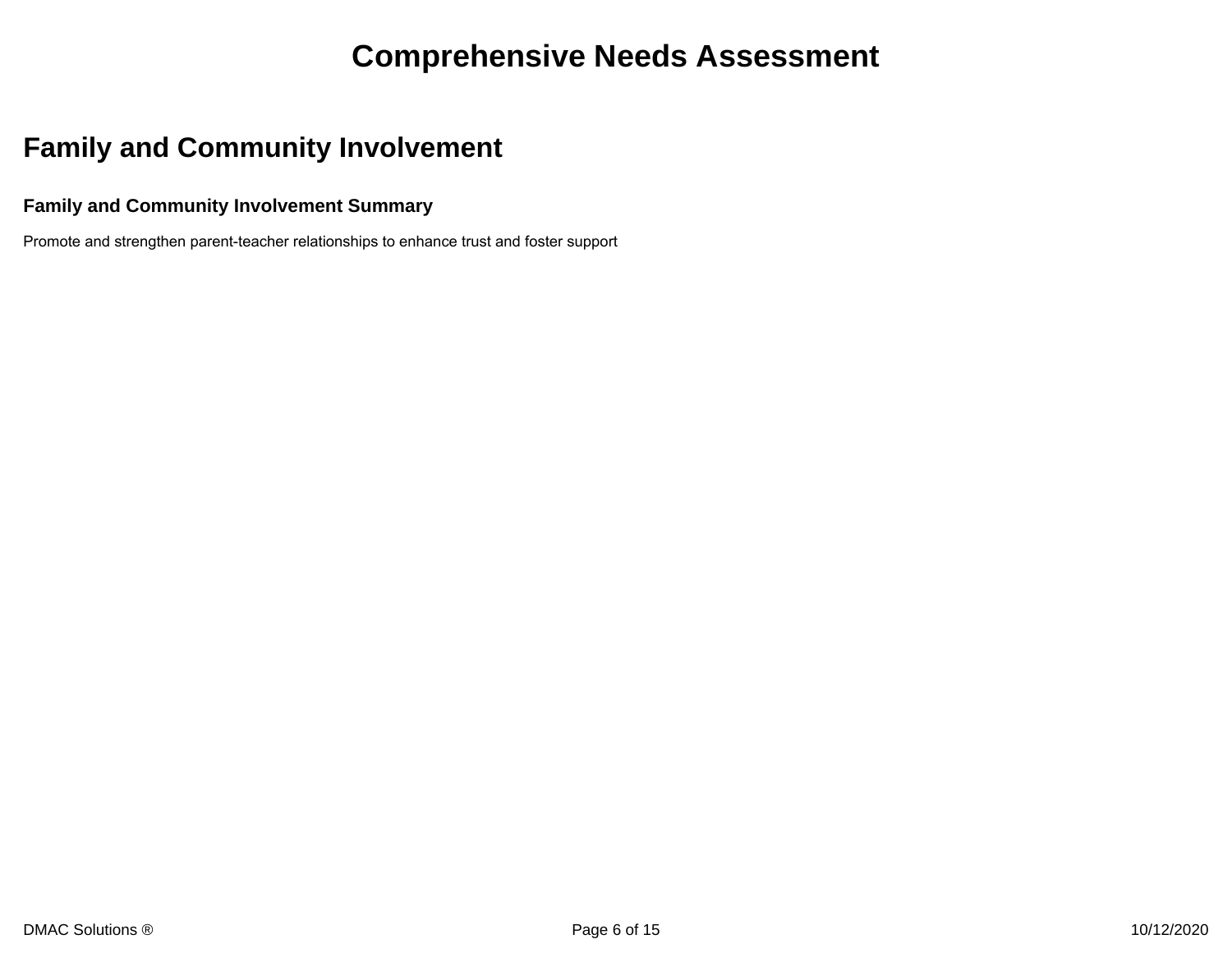The State Compensatory Education Program in Junction ISD provides supplemental services to the regular education program for students identified as at risk of dropping out of school. Each campus, along with its site-based decision making committees, will decide how the money can best be spent to provide compensatory, intensive, and accelerated instruction for the students in an at-risk situation for the purpose of increasing the academic achievement and reducing the dropout rate of those students who meet the eligibility criteria for being at-risk.

State of Texas Eligibility Criteria:

A student under 21 years of age and who:

1. is in pre-kindergarten – grade 3 and did not perform satisfactorily on a readiness test/assessment given during the current school year.

2. is in grades 7-12 and did not maintain a 70 average in two or more subjects in the foundation curriculum during a semester in the preceding or current school year OR is not maintaining a 70 average in two or more foundation subjects in the current semester.

3. was not advanced from one grade to the next for one or more school years (students in pre-k and k that are retained at parent request are not considered at-risk).

4. did not perform satisfactorily on a state assessment instrument, and has not in the previous or current school year performed on that instrument or another appropriate instrument at a level equal to at least 110 percent of the level of satisfactory performance on that instrument

5. is pregnant or is a parent

6. has been placed in an alternative education program during the preceding or current school year

7. has been expelled in accordance during the preceding or current school year

8. is currently on parole, probation, deferred prosecution or other conditional release

9. was previously reported through the Public Education Information Management System to have dropped out of school

10. is a student of limited English proficiency

11. is in the custody or care of the Department of Protective and Regulatory Services or has, during the current school year, been referred to the department by a school official, officer of the juvenile court, or law enforcement officials

12. is homeless

13. resided in the preceding school year or resides in the current school year in a residential placement facility in the district, including a detention facility, substance abuse treatment facility, emergency shelter, psychiatric hospital, halfway house, or foster group home.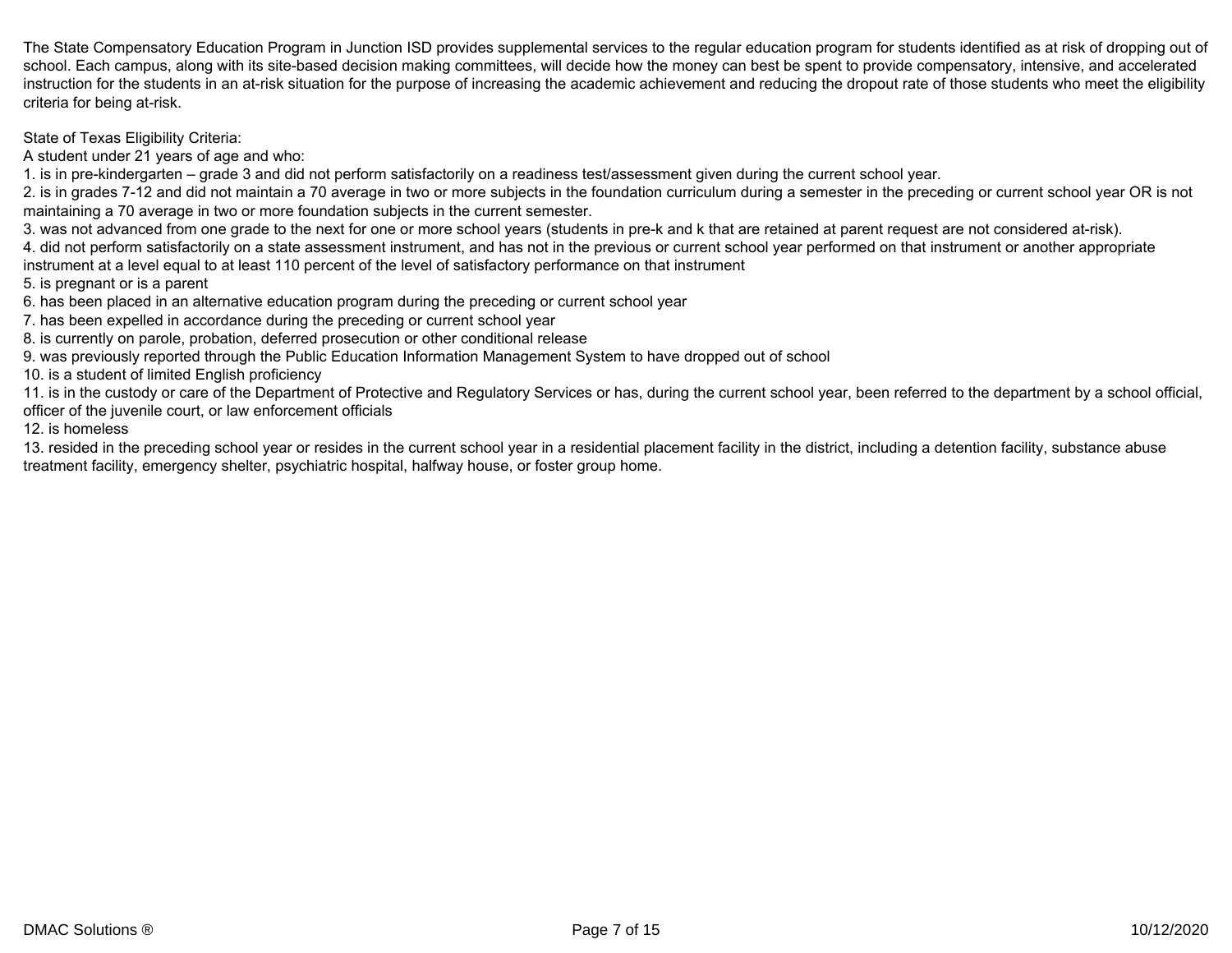#### **State Compensatory Education**

This District has written policies and procedures to identify the following: Students who are at risk of dropping out of school under state criteria How students are entered into the SCE program How students are exited from the SCE program The cost of the regular education program in relation to budget allocations per student and/or instructional staff per student ratio

STATE COMPENSATORY FUNDS: The total amount of funds for the 2018-2019 school year allocated as SCE funds for the Junction Elementary School is \$136,182.

FULL TIME EQUIVALENTS: The total number of FTE's funded through State Compensatory Education at the Junction Elementary School is 2.53.

IDENTIFICATION: Special programs coordinator monitors the current list of students identified as students in an at risk situation and adds new students as they meet the eligibility criteria established by the state.

EXITING FROM THE PROGRAM: Special programs coordinator exits students from the state compensatory education program when they no longer meet eligibility criteria established by the state.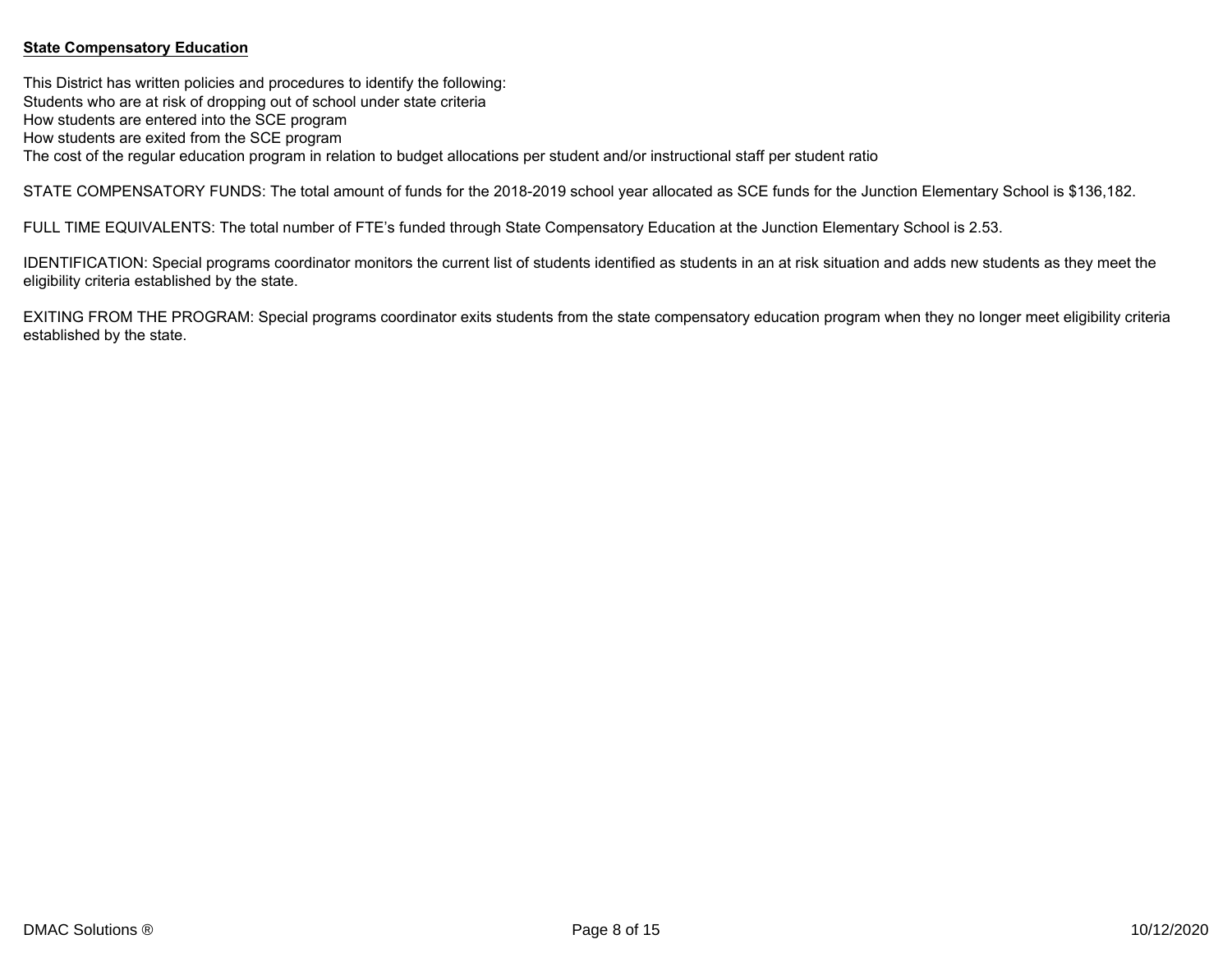- Goal 1. Increase student achievement and academic success by strengthening educational programs and opportunities for all students and staff.
	- **Objective 1.** (Targeted Improvement Plan) Objective-driven daily lesson plans with formative assessments and data-driven instruction (Targeted Improvement Plan).
- Goal 2. Provide a well-defined plan to promote a safe, secure, respectful, and drug-free environment for students, staff and the Junction community.
	- **Objective 1.** PBIS Rewards system is used to track positive behavior and discipline referrals.
- **Goal 3.** Recruit, develop and retain highly qualified, effective personnel.
	- **Objective 1.** Principal, Instructional Coaches, Special Populations Director, and Region 15 will support staff in the areas of instruction, mentoring, and behavior.
- **Goal 4.** Promote and strengthen community-focused relationships to enhance trust and foster support through communication.
	- **Objective 1.** Daily folder communication with behavior and academic resources is sent home. As well as access to Remind and PBIS Rewards App.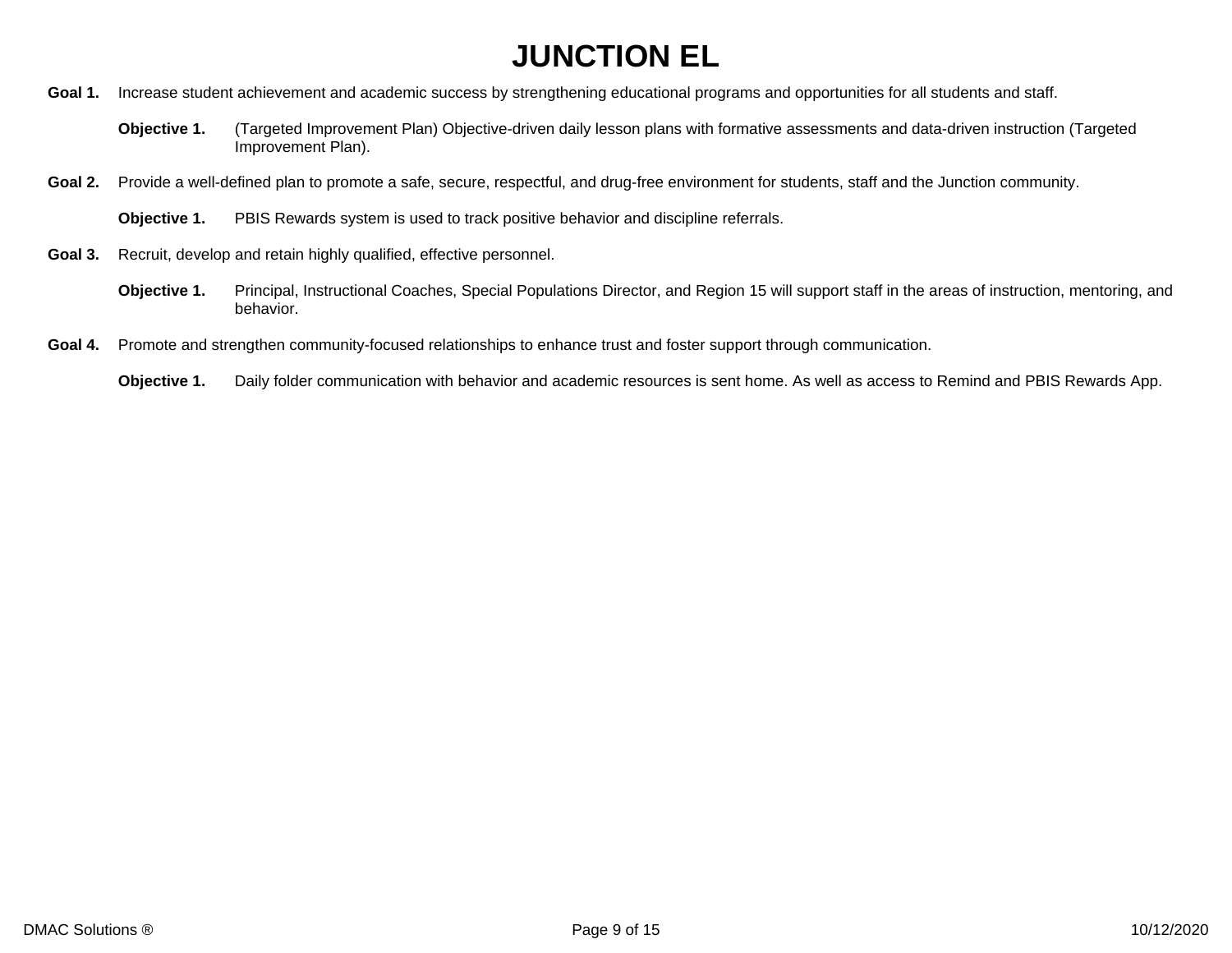Goal 1. Increase student achievement and academic success by strengthening educational programs and opportunities for all students and staff.

Objective 1. (Targeted Improvement Plan) Objective-driven daily lesson plans with formative assessments and data-driven instruction (Targeted Improvement Plan).

| <b>Activity/Strategy</b>                                                                                                                                                                                                                                                                                                                      | <b>Person(s) Responsible</b>                             | <b>Timeline</b> | <b>Resources</b>                                                | <b>Evaluation</b>                                                                                                                                                                                                                                                |
|-----------------------------------------------------------------------------------------------------------------------------------------------------------------------------------------------------------------------------------------------------------------------------------------------------------------------------------------------|----------------------------------------------------------|-----------------|-----------------------------------------------------------------|------------------------------------------------------------------------------------------------------------------------------------------------------------------------------------------------------------------------------------------------------------------|
| 1. Vertically Align Core Subjects and<br>vocabulary Curriculum using the TEKS across<br>grade levels. (Title I SW Elements: 2.2) (Title I<br>TA: 1) (Target Group: All) (Strategic Priorities:<br>4) (CSFs: 1,2) (ESF: 4,5)                                                                                                                   | Instructional Coaches, Principal, May 2021<br>Teacher(s) |                 | (F) Title I, (F) Title IIA Principal<br>and Teacher Improvement | Summative - EOY Benchmark<br>scores (including 2021 STAAR<br>scores) and promotion rates                                                                                                                                                                         |
| 2. PLC meetings across the curriculum to<br>share and encourage the use of best<br>instructional practices for response to<br>intervention, special education, gifted/talented,<br>and ELL. (Title I SW Elements: 2.2,2.4,2.5)<br>(Title I TA: 3,6,8) (Target Group: All)<br>(Strategic Priorities: 1,2,4) (CSFs: 2,7) (ESF:<br>$ 4,5\rangle$ | Instructional Coaches, Principal,<br>Teacher(s)          | May 2021        | (F)Title I                                                      | Summative - BOY MOY, and EOY<br>Benchmarks during the 2020-<br>2021 school year                                                                                                                                                                                  |
| 3. Utilize DMAC item analysis to determine<br>areas of strength and weakness for each unit<br>test. (Title I SW Elements: 2.2) (Title I TA:<br>1,2) (Target Group: All) (Strategic Priorities:<br>4) (CSFs: 1) (ESF: 4,5)                                                                                                                     | Instructional Coaches, Principal, May 2021<br>Teacher(s) |                 | $(F)$ Title I                                                   | Formative - Instructional Coches<br>will review unit tests with teachers<br>to determine strengths and<br>weaknesses within 2 days of unit<br>test, and again at monthly data<br>meetings.<br>MOY and EOY Benchmarks<br>2021 STAAR Scores and<br>promotion rates |
| 4. Provide and monitor supplemental<br>intervention support through common<br>intervention times. Students will be provided<br>with targeted research-based interventions and<br>monthly monitoring. (Title I SW Elements:<br>1.1,2.2,2.5) (Target Group: All) (Strategic<br>Priorities: 4) (CSFs: 1,2,4) (ESF: 4,5,5.4)                      | Instructional Coaches, Principal, May 2021<br>Teacher(s) |                 |                                                                 | Formative - Monthly progress<br>monitoring review by the data<br>committee<br>MOY and EOY Benchmarks 2021<br>2021 STAAR/TELPAS Scores                                                                                                                            |
| 5. Students will receive the assistance they<br>need through response to intervention. (Title I<br>SW Elements: 2.2,2.5) (Title I TA: 3) (Target<br>Group: K,1st,2nd,3rd,4th,5th) (Strategic                                                                                                                                                  | Counselor(s), Principal                                  | <b>May 2021</b> |                                                                 | Formative - 2021 STAAR/TELPAS<br><b>Scores</b><br><b>EOY Benchmark scores</b><br>Response to Intervention                                                                                                                                                        |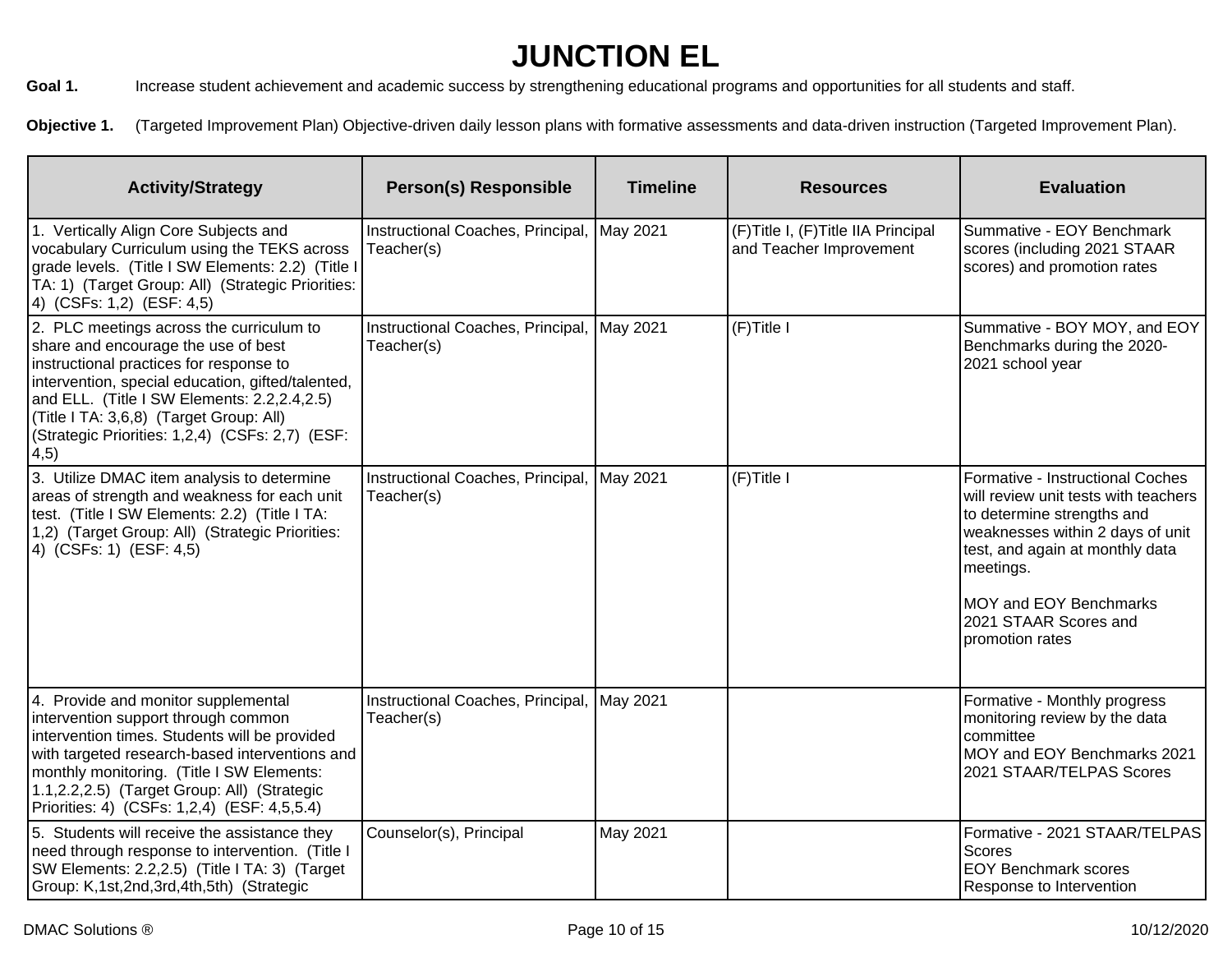Goal 1. Increase student achievement and academic success by strengthening educational programs and opportunities for all students and staff.

Objective 1. (Targeted Improvement Plan) Objective-driven daily lesson plans with formative assessments and data-driven instruction (Targeted Improvement Plan).

| <b>Activity/Strategy</b>                                                                                                                                                                                                                                                                                                                                              | <b>Person(s) Responsible</b>                               | <b>Timeline</b>  | <b>Resources</b> | <b>Evaluation</b>                                                                                                                           |
|-----------------------------------------------------------------------------------------------------------------------------------------------------------------------------------------------------------------------------------------------------------------------------------------------------------------------------------------------------------------------|------------------------------------------------------------|------------------|------------------|---------------------------------------------------------------------------------------------------------------------------------------------|
| Priorities: 4) (CSFs: 1,2) (ESF: 5,5.4)                                                                                                                                                                                                                                                                                                                               |                                                            |                  |                  | documentation                                                                                                                               |
| 6. Limited English proficient students will be<br>primarily served through English Language<br>Immersion program with the additional services<br>of an ESL instructor with targeted<br>interventions. (Title I SW Elements: 2.5) (Title<br>I TA: 4) (Target Group: ESL) (Strategic<br>Priorities: 2) (CSFs: 1) (ESF: 3,3.3)                                           | Counselor(s), Principal,<br>Teacher(s)                     | May 2021         | (F)Title I       | Formative - 2019, 2020 STAAR<br>Scores                                                                                                      |
| 7. Curriculum diagnostic PK - 5th benchmarks<br>will be given to provide data on students'<br>strengths and weaknesses. Data will be used<br>for diagnostic purposes to drive instruction.<br>(Title I SW Elements: 2.2,2.5) (Title I TA: 1,4)<br>(Target Group: PRE K, K, 1st, 2nd, 3rd, 4th, 5th)<br>(Strategic Priorities: 2,4) (CSFs: 2) (ESF:<br>$ 5,5.3\rangle$ | Counselor(s), Principal,<br>Teacher(s)                     | May 2021         | (F)Title I       | Criteria: BOY, MOY, and EOY<br><b>Benchmarks</b><br>Formative - 2018, 2019, 2020<br><b>STAAR Scores, Special Education</b><br>Referral Data |
| 8. Provide instructional support programs to<br>meet the diverse needs of all students<br>including; Intervention<br>time/Dyslexia/ELL/GT/Co-Teaching Inclusion<br>Model and Tutorials (Title I SW Elements:<br>2.2,2.5) (Title I TA: 1,3,4) (Target Group:<br>K,1st,2nd,3rd,4th,5th) (Strategic Priorities: 2,4)<br>(CSFs: 1,2,4) (ESF: 5)                           | Instructional Coaches, Principal,   May 2021<br>Teacher(s) |                  |                  | Formative - BOY/MOY/EOY<br>Benchmark Data<br>Response to Intervention Data                                                                  |
| 9. Develop and implement high quality,<br>Professional Development Plan (Title I TA:<br>2,3,5,6) (Target Group: PRE<br>K,K,1st,2nd,3rd,4th,5th) (Strategic Priorities:<br>$(1,2,4)$ (CSFs: 1,3,7) (ESF: 2)                                                                                                                                                            | Instructional Coaches, Principal,<br>Teacher(s)            | <b>July 2021</b> |                  | Formative - Walk-throughs /<br><b>Teacher Observations</b>                                                                                  |
| 10. Monitor student attendance to increase<br>Instruction time in the classroom (Title I TA:<br>$(4,7)$ (Target Group: K, 1st, 2nd, 3rd, 4th, 5th)<br>(Strategic Priorities: 2,4) (CSFs: 4) (ESF: 3)                                                                                                                                                                  | Principal, Teacher(s)                                      | May 2021         | (F)Title I       | Formative - Attendance Records                                                                                                              |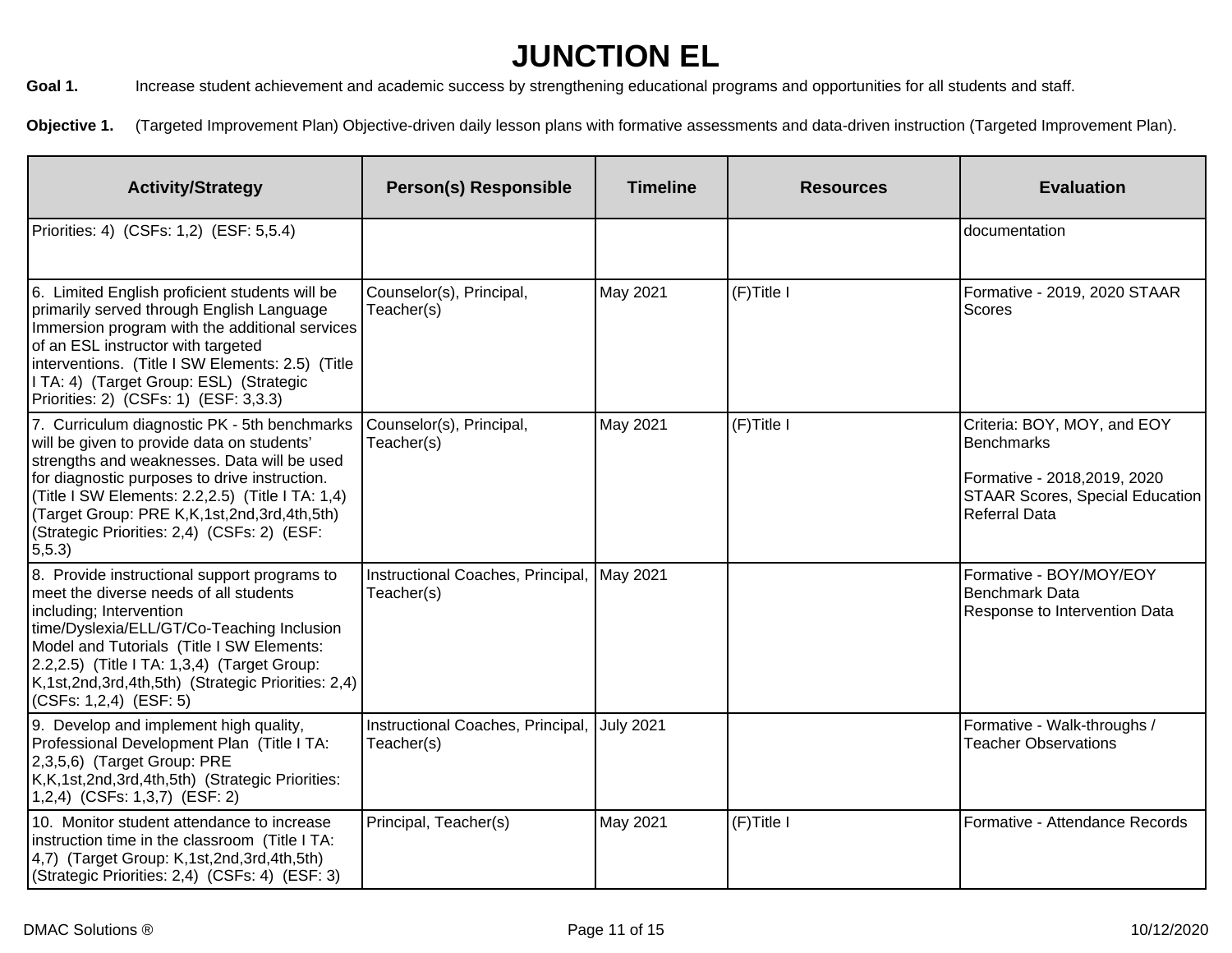Goal 2. Provide a well-defined plan to promote a safe, secure, respectful, and drug-free environment for students, staff and the Junction community.

**Objective 1.** PBIS Rewards system is used to track positive behavior and discipline referrals.

| <b>Activity/Strategy</b>                                                                                                                                                                                                                           | <b>Person(s) Responsible</b>           | <b>Timeline</b> | <b>Resources</b> | <b>Evaluation</b>                                   |
|----------------------------------------------------------------------------------------------------------------------------------------------------------------------------------------------------------------------------------------------------|----------------------------------------|-----------------|------------------|-----------------------------------------------------|
| 1. Reduce the number of Code of Student<br>Conduct offenses by using PBIS Rewards.<br>(Title I TA: 3,4) (Target Group: PRE<br>K, K, 1st, 2nd, 3rd, 4th, 5th) (Strategic Priorities:<br>(4) (CSFs: 4,6) (ESF: 3)                                    | Counselor(s), Principal,<br>Teacher(s) | May 2021        |                  | Formative - Comparison Table                        |
| 2. Have counselor in the specials rotation,<br>continue Red Ribbon Week, and Anti Bully<br>programs. (Title I TA: 2,3,4) (Target Group:<br>K, 1st, 2nd, 3rd, 4th, 5th) (Strategic Priorities: 4)<br>$(CSFs: 6)$ $(ESF: 3)$                         | Counselor(s), Principal                | May 2021        |                  | Formative - PBIS Comparison<br>Table                |
| 3. Continue Check-In//Check-Out program<br>with students identified by teachers through the<br>PBIS Rewards App. (Title I TA: 3) (Target<br>Group: PRE K, K, 1st, 2nd, 3rd, 4th, 5th) (CSFs:<br> 4,6) (ESF: 3)                                     | Counselor(s), Principal,<br>Teacher(s) | May 2021        |                  | Formative - PBIS Data Tables                        |
| 4. CIC and DIC members will be given the<br>opportunity on a monthly basis to provide input<br>on decisions to ensure all facilities are safe and<br>secure. (Title I TA: 4,7) (Target Group: All)<br>(Strategic Priorities: 4) (CSFs: 6) (ESF: 3) | Principal                              | May 2021        |                  | Formative - Agenda and minutes<br>from each meeting |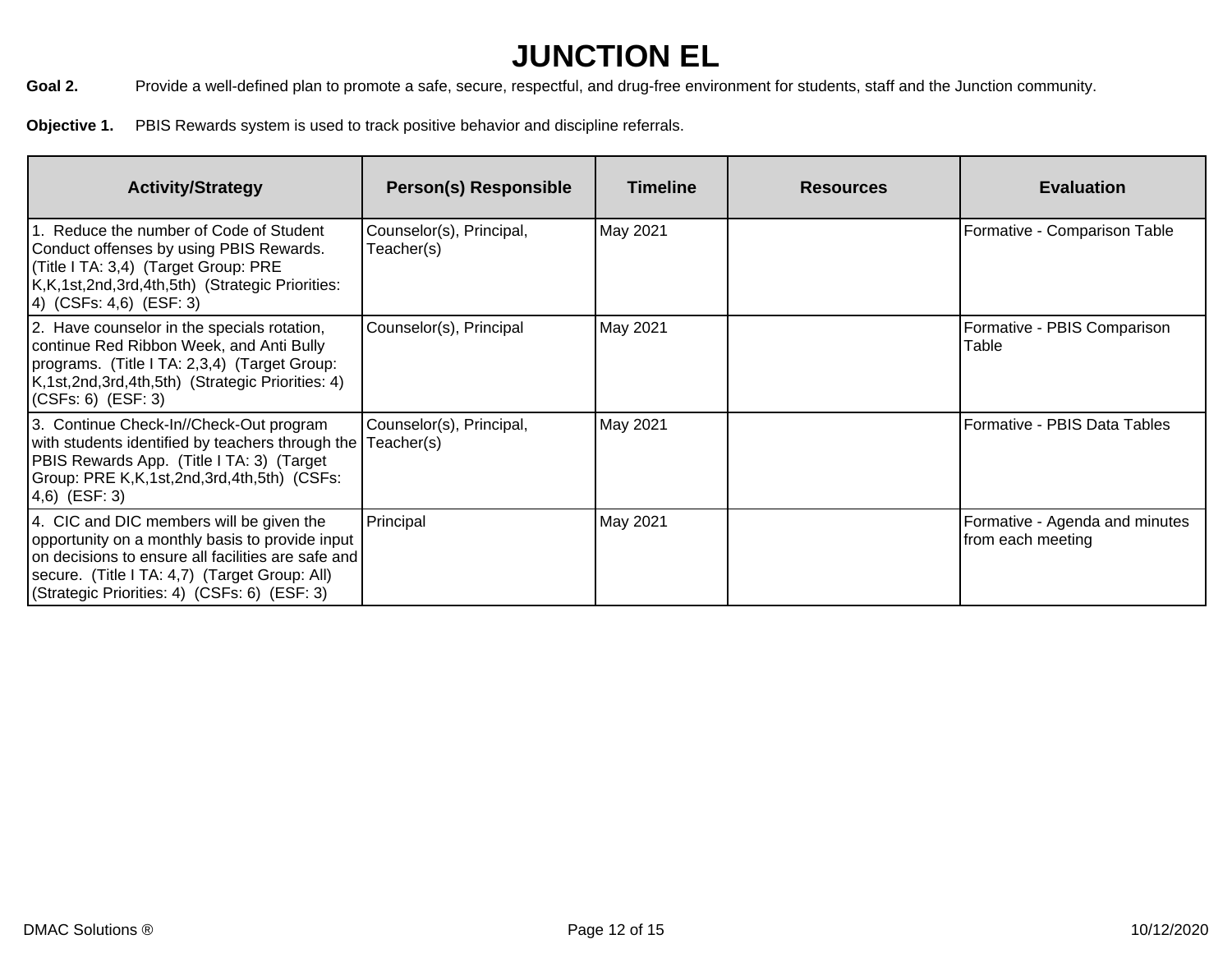Goal 3. Recruit, develop and retain highly qualified, effective personnel.

**Objective 1.** Principal, Instructional Coaches, Special Populations Director, and Region 15 will support staff in the areas of instruction, mentoring, and behavior.

| <b>Activity/Strategy</b>                                                                                                                                                                                                                                                                                             | <b>Person(s) Responsible</b>                                             | <b>Timeline</b>  | <b>Resources</b> | <b>Evaluation</b>                                                                                  |
|----------------------------------------------------------------------------------------------------------------------------------------------------------------------------------------------------------------------------------------------------------------------------------------------------------------------|--------------------------------------------------------------------------|------------------|------------------|----------------------------------------------------------------------------------------------------|
| 1. Maintain and retain high quality personnel<br>(Title I TA: 6) (Target Group: PRE<br>K,K,1st,2nd,3rd,4th,5th) (Strategic Priorities:<br>1) (CSFs: 7) (ESF: 2.1)                                                                                                                                                    | Interview Committee, Principal                                           | <b>July 2021</b> |                  | Formative - Staff Retention<br>Interview Committee<br>recommendations                              |
| 2. Provide support for new teachers with a<br>mentoring program utilizing the master<br>teachers on staff (i.e. instructional coaches,<br>and kindergarten lead teacher). (Title I TA:<br>1,2,3,4,6) (Target Group: PRE<br>K,K,1st,2nd,3rd,4th,5th) (Strategic Priorities:<br>1,4) (CSFs: 7) (ESF: 2)                | Instructional Coaches, Principal                                         | <b>July 2021</b> |                  | Formative - New staff evaluation<br>report                                                         |
| 3. Promote a culture of appreciation, support<br>and concern for all employees with the help of<br>the Hospitality Committee which will schedule<br>monthly luncheons and other social activities.<br>(Title I TA: 6) (Target Group: PRE<br>K,K,1st,2nd,3rd,4th,5th) (Strategic Priorities:<br>1) (CSFs: 7) (ESF: 2) | Counselor(s), Principal                                                  | <b>July 2021</b> |                  | Formative - Staff survey                                                                           |
| 4. Provide high quality/research based staff<br>development focusing on student needs. Staff<br>will be supported by Instructional Coaches,<br>Special Populations Director, and Region 15.<br>(Title I TA: 1,2,3,4,6) (Target Group: PRE<br>K,K,1st,2nd,3rd,4th,5th) (Strategic Priorities:<br>$1,4)$ (ESF: 2)      | Instructional Coaches, Principal,<br><b>Special Populations Director</b> | <b>July 2021</b> |                  | Formative - STAAR scores<br>BOY/MOY/EOY Benchmarks<br>Unit Tests<br>Walk throughs and Observations |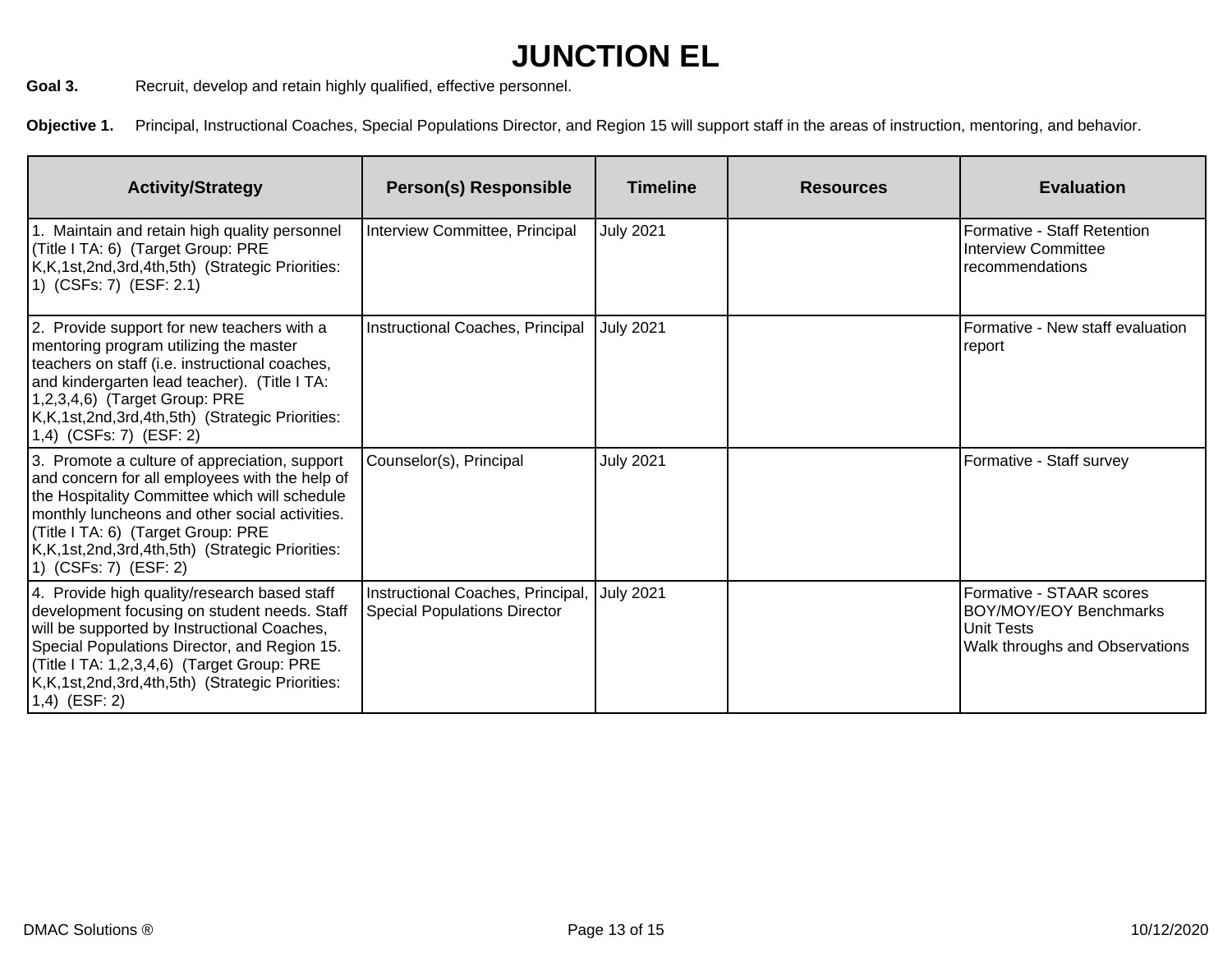Goal 4. Promote and strengthen community-focused relationships to enhance trust and foster support through communication.

**Objective 1.** Daily folder communication with behavior and academic resources is sent home. As well as access to Remind and PBIS Rewards App.

| <b>Activity/Strategy</b>                                                                                                                                                                                                                                                                                                                                                                                               | <b>Person(s) Responsible</b> | <b>Timeline</b>  | <b>Resources</b> | <b>Evaluation</b>                                                                |
|------------------------------------------------------------------------------------------------------------------------------------------------------------------------------------------------------------------------------------------------------------------------------------------------------------------------------------------------------------------------------------------------------------------------|------------------------------|------------------|------------------|----------------------------------------------------------------------------------|
| 1. Elementary will use PBIS for this initiative.<br>(Title I TA: 7) (Target Group: PRE<br>K,K,1st,2nd,3rd,4th,5th) (Strategic Priorities:<br>4) (CSFs: 5) (ESF: 3.4)                                                                                                                                                                                                                                                   | Principal, Teacher(s)        | <b>July 2021</b> |                  | Formative - Parent activity log on<br>PBIS application<br>More informed citizens |
| 2. General campus information, calendar, and<br>current news will be available on the district<br>website, Facebook, and Remind. (Title I TA:<br>1,4,7) (Target Group: PRE<br>K,K,1st,2nd,3rd,4th,5th) (Strategic Priorities:<br>4) (CSFs: 5) (ESF: 3.4)                                                                                                                                                               | Principal                    | <b>July 2021</b> |                  | Formative - Parent Feedback /<br>Survey                                          |
| 3. Gradebook is available online to all parents<br>(Title I TA: 7) (Target Group: PRE<br>K,K,1st,2nd,3rd,4th,5th) (Strategic Priorities:<br>4) (CSFs: 5) (ESF: 3.4)                                                                                                                                                                                                                                                    | Teacher(s)                   | <b>July 2021</b> |                  | Formative - Increased number of<br>participants                                  |
| 4. Encourage mentoring, volunteering, and<br>parent involvement, when Covid-19 restrictions<br>lift. (Title I SW Elements: 3.1) (Title I TA: 7)<br>(Target Group: PRE K, K, 1st, 2nd, 3rd, 4th, 5th)<br>(CSFs: 5,6) (ESF: 3.4)                                                                                                                                                                                         | Counselor(s), Principal      | <b>July 2021</b> | (F)Title I       | Formative - Number of volunteers                                                 |
| 5. Provide daily positive communication home<br>through PBIS Rewards app. (Title I SW<br>Elements: 3.1) (Title I TA: 7) (Target Group:<br>PRE K, K, 1st, 2nd, 3rd, 4th, 5th) (Strategic<br>Priorities: 4) (CSFs: 5,6) (ESF: 3.4)                                                                                                                                                                                       | Principal, Teacher(s)        | <b>July 2021</b> | (F)Title I       | Formative - Copies of<br>feedback/phone contact logs.                            |
| 6. Improve communication between JES and<br>the non-English speaking community by<br>providing a request at registration indicating a<br>preference for written information to be in<br>Spanish, and a parent meeting in Spanish on<br>Meet the Teacher nights. (Title I SW<br>Elements: 3.1) (Title I TA: 7) (Target Group:<br>PRE K, K, 1st, 2nd, 3rd, 4th, 5th) (Strategic<br>Priorities: 4) (CSFs: 5,6) (ESF: 3.4) | Counselor(s), Principal      | May 2021         | (F)Title I       | Formative - Copies of<br>communication                                           |
| 7. Parent Nights that encourage interaction                                                                                                                                                                                                                                                                                                                                                                            | Principal, Teacher(s)        | May 2021         | (F)Title I       | Formative - Sign-in Sheets                                                       |